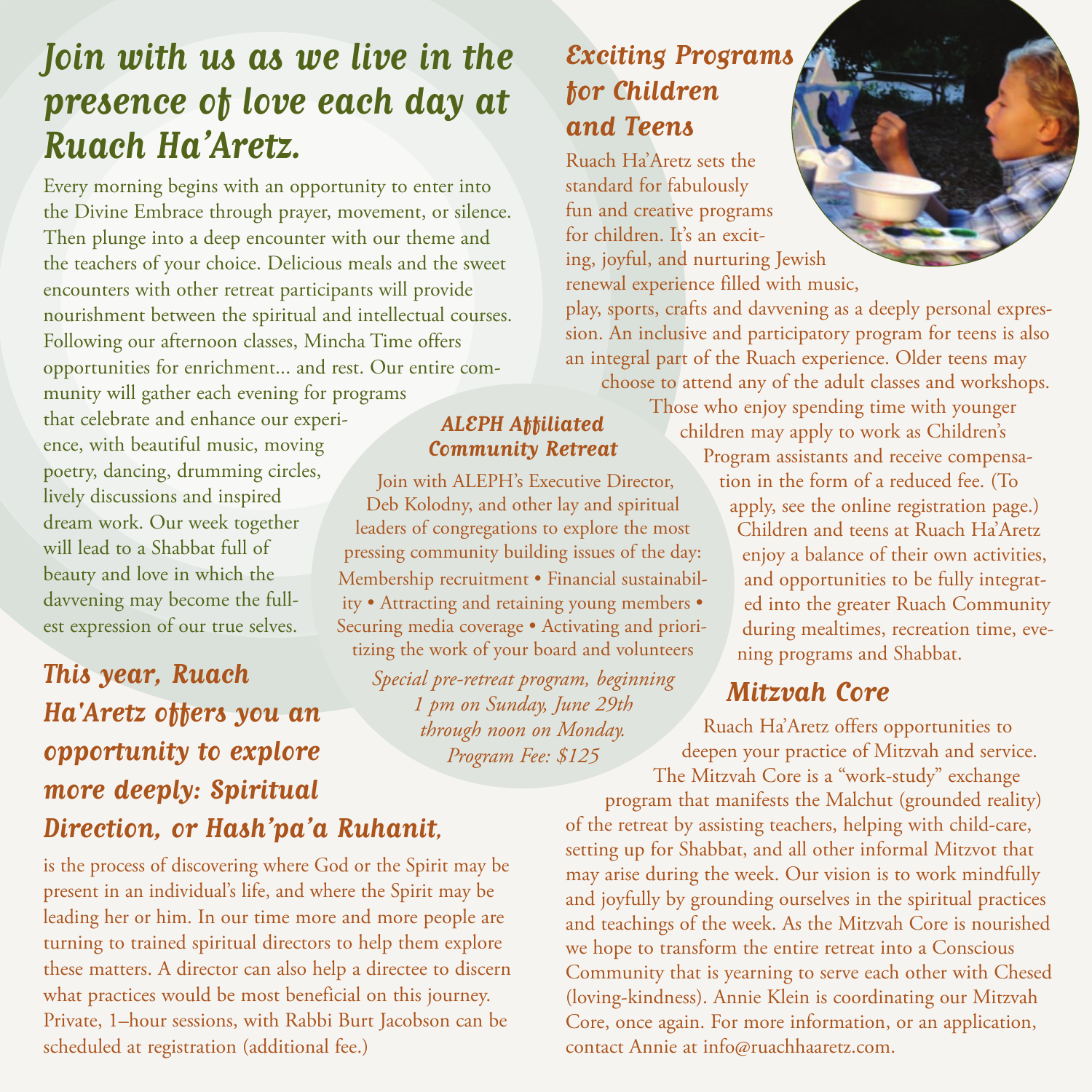# ~ Morning Offerings ~

#### Ahavah Rabbah / With a great love ~Rabbi Daniel Siegel

*Ahavah Rabbah Ahavat Olam Ahav-tanu*

> *With a great love with an eternal love have You loved us*

*V'yached L'vavenu L'Ahavah ul-Yir'ah et Sh'mecha*

#### *Unify our hearts to love and fear Your name*

These phrases, repeated daily in our morning and evening liturgies, are the gateways to a profound discussion on the meaning of God's love for us and ours for God. Since they are so often associated with love which expects reward and reciprocation on the one hand, and with fear of punishment on the other, they have always been problematic. This is even more true in our post-holocaust and paradigm shifting world.

In this **advanced class,** we will explore these concepts using primary Hassidic texts, in particular those of Chabad, to discover what they meant to recent generations of devotional mystics and in a search to discover their relevance and expression in our own lives.

> Students will be expected to have a working knowledge of Hebrew as well as familiarity with liturgical texts and basic rabbinic concepts.

For those in **ALEPH ordination programs**, it will be possible to take this course for elective credit. To arrange for the additional work required, please be in touch with Daniel no later than May 15.

#### Sacred Journeys: Inside & Out ~Shonna Husbands-Hankin & Rabbi Yitzhak Husbands-Hankin

Ancient fragrant forests, spectacular healing waterfalls, glacierfed crystal lakes, massive lava flows, magnificent mountain peaks, hot springs, rushing rivers, meadows of solitude.

> Come journey into the sacred spaces of the region as we explore meaningful ways to witness, meditate and create responses to the holiness of the beauty of nature. Join local Oregonians Shonna and Rabbi Yitzhak Husbands-Hankin on daily outings to nearby breathtaking sites, where we will sit, gently hike, breathe, meditate, pray, sing, draw, write and become attuned to the sacredness of our souls in response to the beauty of

#### God's creation.

Responding to the eternal loving flow of spirit through creation, we experience divine expression in the forceful flow of the water falling from the ridge to the pool below, the dancing light in a still standing pool, the might grip of the tree roots beneath the towering heavenward reach of fir trees, the opening to the presence of the land with longing and loving. These awesome moments of witness stir our sense of living in loving unity with creation.

We will visit sites that we know and love in Oregon, and give time to experience the silence, and fill ourselves with nourishment from the Source. We will have an opportunity to discover our own loving response to the awe of creation through art, music, words, silence. Class will be one hour longer to allow for transportation. A box lunch will be provided. Additional transportation fee: \$30.

~ Please see www.ruachhaaretz.com for more information and for teachers' bios. ~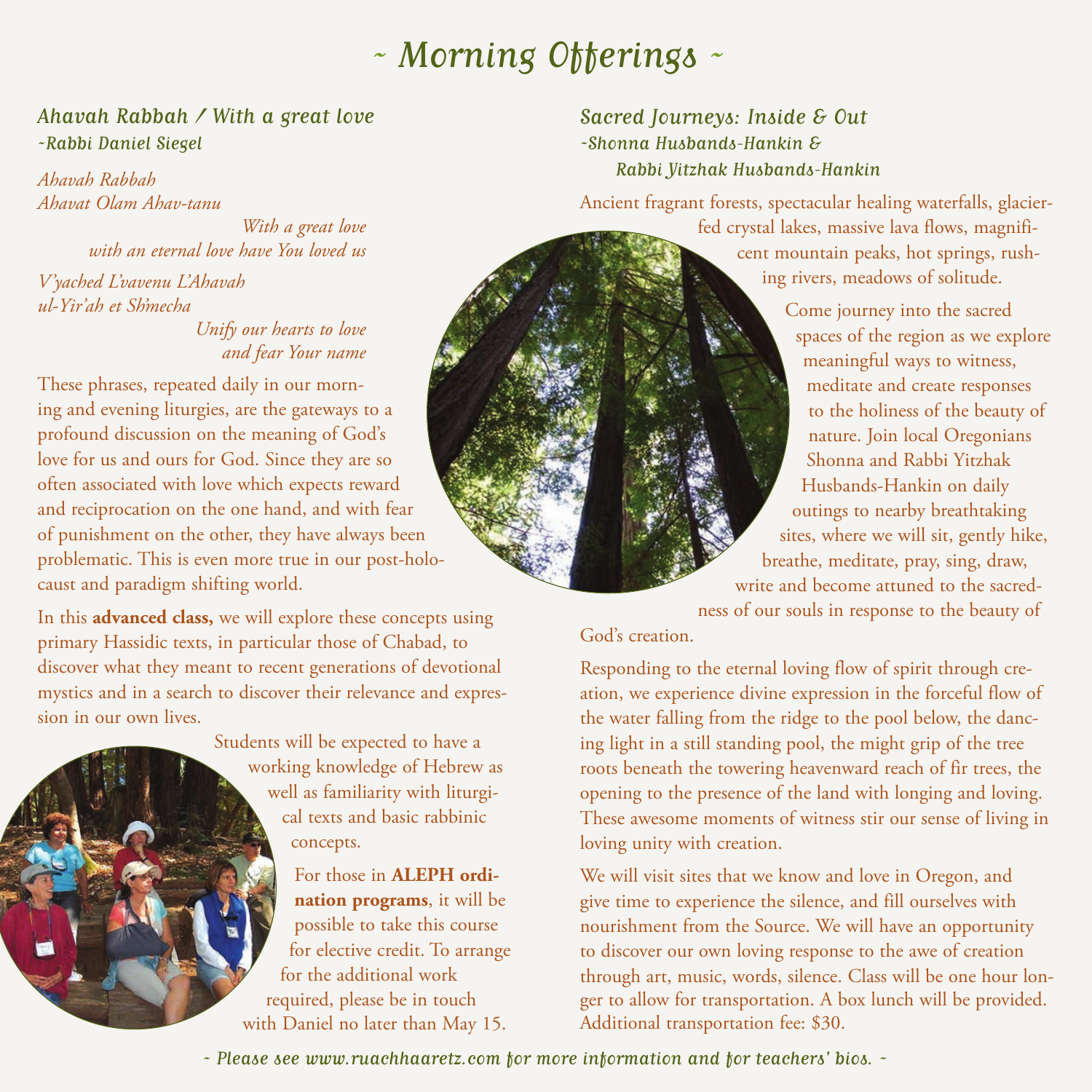# ~ Morning Offerings ~

#### Let Your Love Flow: Prayer as Ahavat Olam ~Rabbi David Zaslow

Learn how prayer of all kinds has the ultimate aim of bringing the davvener (the person praying) to a deep sense of love—both being loved and being able to love. Participants will learn how the four elements (earth, water, air, and fire) are associated with the four sections of prayer, and how love is at the very center of all Jewish prayer practices. Learn techniques that you can take home with you to enhance your daily and Shabbat practices. You will also learn how to link prayer to other meditative practices. Finally, you will learn how to locate, activate, and liberate stuck places within yourself where gratitude, generosity, and love seem to be locked and blocked.

#### Now and Forever:

## Metta-tations on this World and the Next ~Rabbi Hanna Tiferet Siegel

Liturgy is a creative process that draws from the Source to reveal the eternal in the here and now. In Jewish prayer,

the world, "Olam," vibrates as sound and symbol, simultaneously connecting us to the physical and the formless. Through the embodied practices of song, breath, meditation, and yoga, we will enter the mystery of sacred verses that hold the world, bring them into our hearts, and allow them to carry us home. Please bring a yoga mat and a writing pad.



Wisdom of the Heart: From Age-ing to Sage-ing® The ALEPH Sage-ing® Mentorship Program Part I ~Bahira Sugarman & Rabbi Shaya Isenberg

> The Aleph Sage-ing® Program is very happy to offer Part 1 of our exciting new program, the Aleph Sage-ing® Mentorship Training. The course will introduce some of the major concepts and exercises of the Mentoring Program. You will gain experience with the transformations of consciousness that are the fruits of our Spiritual Eldering<sup>TM</sup>. Building on the teachings of Reb Zalman Schachter-Shalomi, this class offers powerful

contemplative tools for gathering and giving expression to the wisdom of our own ripening lives. Future training courses will explore ways to take the Sage-ing work home, as a mentor.

This new vision of growing older empowers us to:

- ~ Harvest the wisdom of our life experience to enrich the present moment.
- ~ Face our mortality and learn from it.
- ~ Mature in our relationships and in our communities.
- ~ Develop a regenerative spirit.
- ~ Take active leadership roles in society.

While learning transformative Sage-ing Tools™ based in Jewish practices, we will also draw on the wisdom of other traditions as well as current transpersonal and integral teachers and therapists. We view this as a deeply ecumenical process which is one of the deep roots of Reb Zalman's teaching and invite all participants to connect their aging to their spiritual life.

Special skills and knowledge are needed to integrate the challenges of each segment of our life cycle. Many traditional cultures, including Judaism, teach that acquiring wisdom is the learning specific to sage-ing. The psalms sing of "acquiring a heart of wisdom." Now is the time to learn how to transform your life experience into wisdom.

Think of it as spiritual alchemy!

~ Please see www.ruachhaaretz.com for more information and for teachers' bios. ~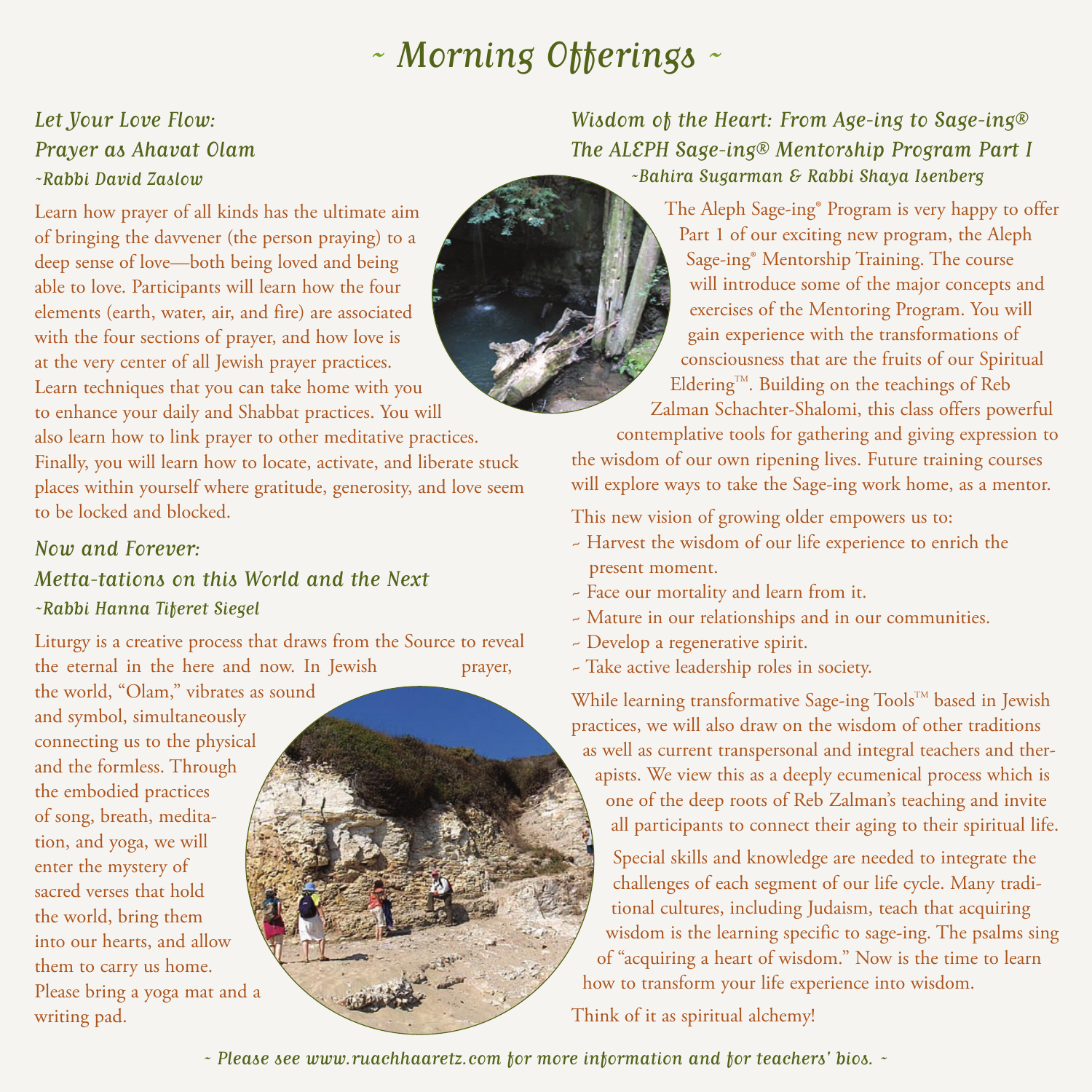# $\sim$  Morning Offerings  $\sim$

#### The Path of Love ~Rabbi Shefa Gold

The Torah commands that you must love God "with all your heart, with all your soul and with all your might." You are commanded to "love the stranger" and "to love your neighbor as your self." And you are asked to receive God's love in the form of Torah, community, history and the wonders of Nature.



These commandments about love are at the heart of Torah. They constitute at the same time, the most simple and the most complicated challenge of living a holy life.

The Path of Love, of rising to the challenge of learning to love and be loved, is the most rigorous spiritual path there is. Stepping onto the Path of Love, I am faced with every resistance, every illusion, every obstacle to self-realization. In this workshop of deep heart work, we will use text, voice, meditation, movement and sacred conversation to explore the landscape of Love. How do we love God through this world? How do we receive God's love through this world? How do we become intimate with the Mystery behind each moment of our lives?

#### 20 Minute Kabbalah

The Daily Personal Spiritual Practice that Brings You to God, Your Soul-Knowing, & Your Heart's Desires ~Ellen Kaufman Dosick & Rabbi Wayne Dosick

The Jewish mystical tradition is an exquisite pathway to connect and communicate with God; to delve into the mysteries of the universe and human existence.

In this highly participatory class, we return Kabbalah to its first and most powerful purpose, by learning a gentle, holy, personal spiritual practice that gives you the spheric channel to come into deep, intimate relationship with God.

With authentic Tree of Life mysticism, sweet melodies, and meditative prayer, "zoom" on your SoulJourney into God's Holy Presence, talk to God, listen while God responds, wrestle with the questions of eternity, fulfill the yearnings of your heart, find deep soul-satisfaction, and inmost happiness. Anytime. Anywhere. All in just 20 minutes a day!

Longing and Loving The Kabbalah of Relationship ~Rabbi Nadya Gross & Rabbi Victor Gross

*B'reishit*—In the Beginning, there was God's longing... to be in relationship. And God gave expression to that longing... creating this world, and all who inhabit it, with love. Our task is to meet God in the longing, to be in relationship. First with one another, and ultimately, with God.

Come journey with us on this Path of Relationship—watching it unfold from the earliest imprinting in our families of origin, through our peer influences, our most intimate partnerships, parenting, eldering and finally, "coming home" to rest in the Love.

Through meditation, chant, prayer, text-study and story-

telling, we will learn to exercise the longing—which is the language that God speaks; to embrace our imperfections; heal through t'shuvah—the path of forgiveness; find the sparks of holiness that are the expression of our true calling; cultivate sacred friendship and ultimately, know God through our relationship with Others.

~ Please see www.ruachhaaretz.com for more information and for teachers' bios. ~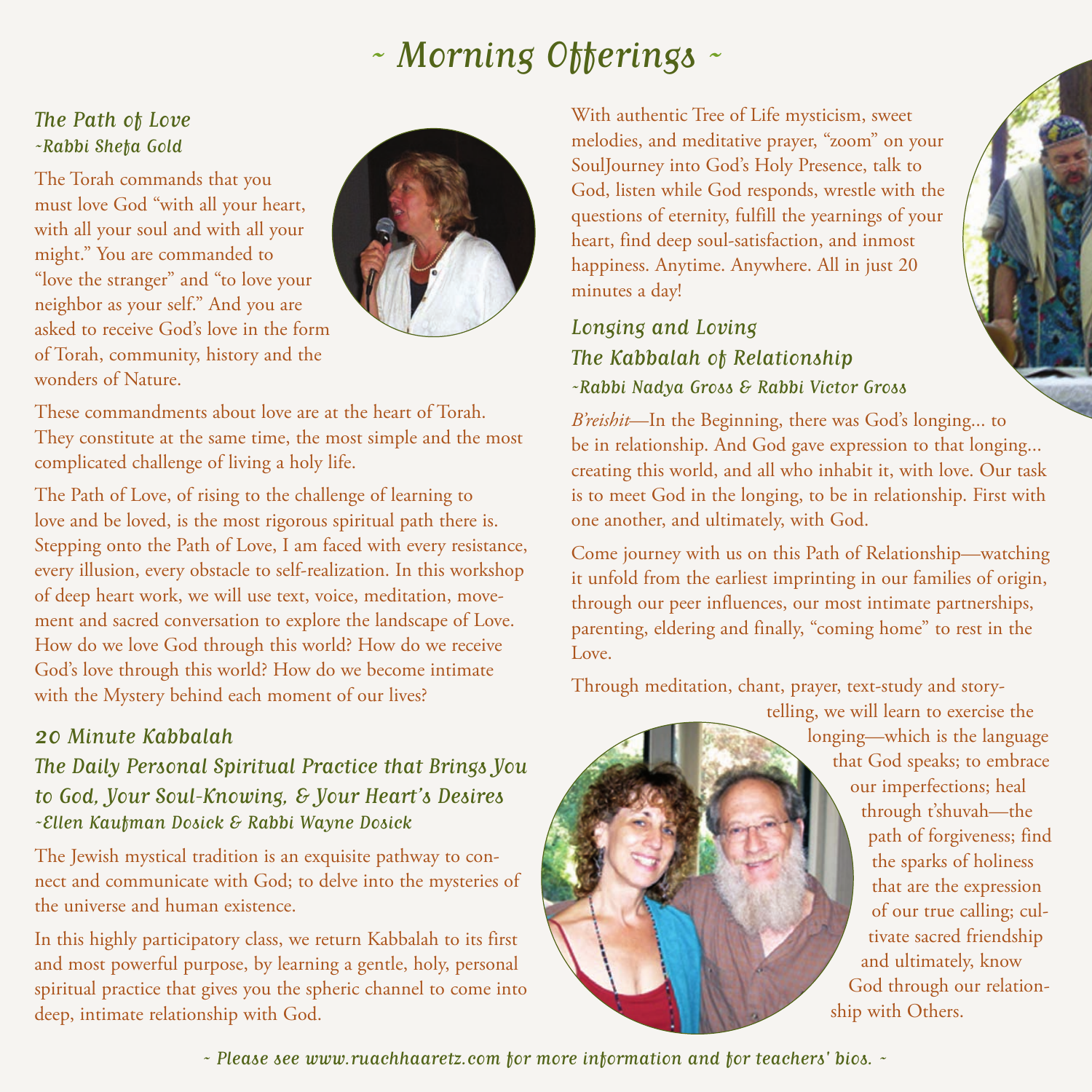# ~ Afternoon Offerings ~

## With All Your Breath —With All You Have in You: Jewish Spiritual Song ~Hazzan Jack Kessler

This course is a voyage into the song of davennen: the blend of voice and modal melody that combine into the art of Jewish prayer. You will use your voice and your musical creativity to tap your sources of power and validation.

Employing traditional nusach, the musical language of prayer, you will explore how the human voice functions as a channel for the inner Divine to resonate with the external Divine.

This 'master-class' style course blends fun group vocal exercises and singing with individualized vocal coaching. Whether you are an advanced singer or a beginner who hopes to lead song and prayer with greater vocal clarity, this course can give you the kind of coaching you need. Knowledge of basic liturgical Hebrew required.

## The Lord's Prayer as a Jewish Prayer ~Rabbi Marcia Prager

Jewish prayer is called the Divine Service of the heart, for our hearts are the temples to which we bring the offering of our prayers. Prayer is a spiritual practice of closeness-making with God; an opening of the self allowing divine energy to fill us so heaven and earth are brought closer. In the Gospels Jesus the rabbi regularly teaches Jewish prayer. In Mark 12:29 Jesus proclaims, "Shema Yisrael—Know with every fiber of your being that God is All There Is." In the tradition of the great Rabbi Hillel, Jesus expounds, "v'ahavta l'rayecha kamocha—love your neighbor as yourself!" What then did it mean for Jesus to offer this prayer as a Jew? Christianity became a new relgion about Jesus during the century after his death, and history has made

us legitimately defensive in the face of its hostility. But the religion *of* Jesus was never anything but Judaism.

Come join an adventure into the ancient language of the "Lord's Prayer," a uniquely Jewish celebration of the wholeness available to us when we are able to receive God's flowing love.

Together we will explore the Hebrew, Aramaic and English versions in a way that opens new worlds of Jewish meaning in each word. Your relationship to what you might have thought of as a Christian Prayer will never be the same!

This course can be expanded into one unit of credit for **ALEPH Ordination students** with prior permission of the instructor.

#### The Natural Jew ~Ori Har & Tom Oz DiGennaro

Like the love of God in spirit, and the sacredness of Shabbat in time, so can wilderness restore our wholeness in space.

*"And you will then know that I am The Infinite One who dwells deep within the earth"* (Exodus 8:18).

Ahavat Olam— Eternal Love—is present in creation. Join us to be fully present to it in the natural world through silent hiking, breath meditations, Hitbodedut practice, text study, blessings and joy making. We will follow the Four Worlds, Four Elements and Four Winds... Additional transportation fee: \$30.

~ Please see www.ruachhaaretz.com for more information and for teachers' bios.~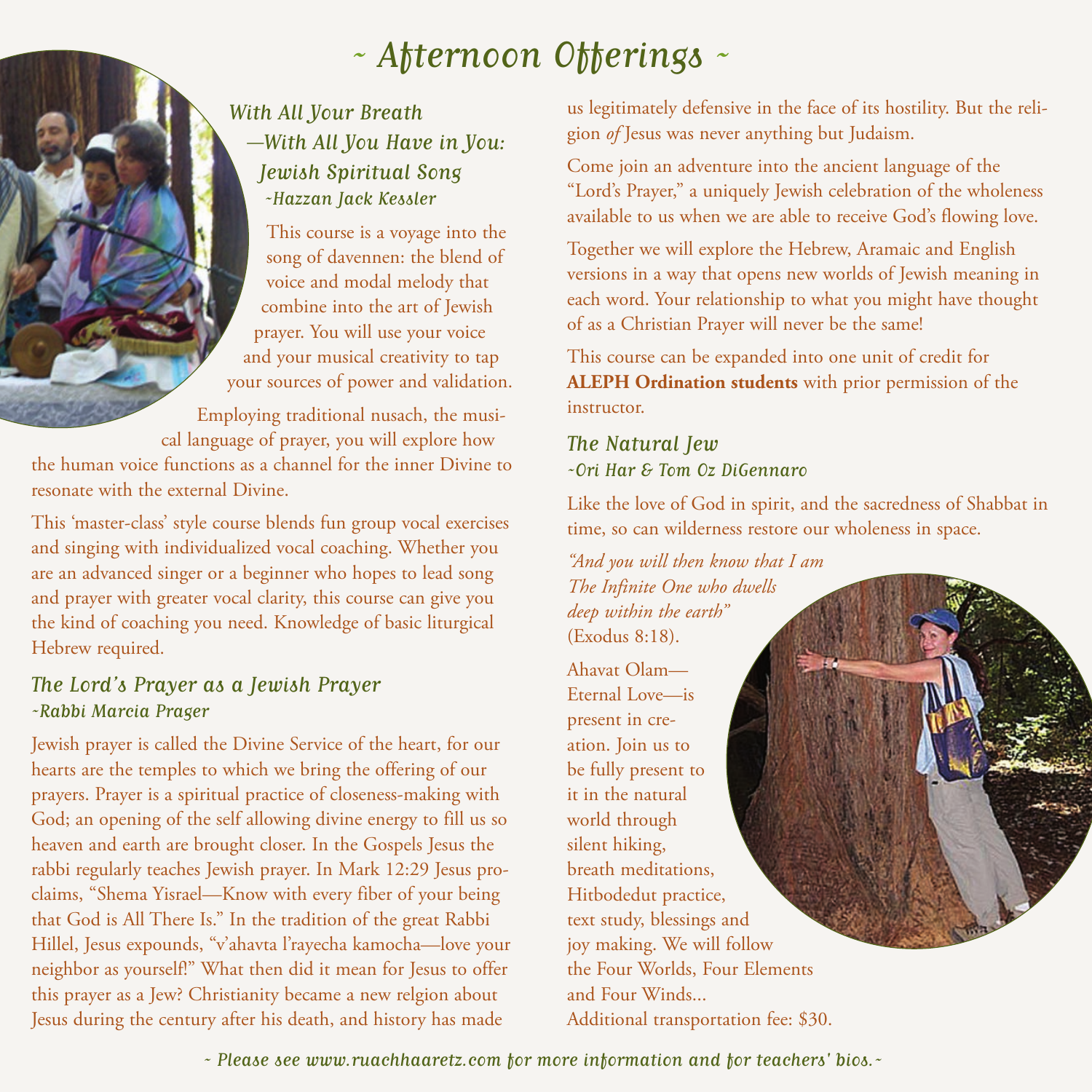# ~ Afternoon Offerings ~

#### Embracing the Tree of Life ~Rabbi Léah Novick

The Zohar teaches that other planets were created before ours but selfdestructed because they were formed with Judgment. This earth emerged with the great love of God and is sustained by the continuous

outpouring of love and compassion. During our week together we will focus on receiving that love to unify ourselves and the larger consciousness. While examining concepts from classical Kabbalah, we will look at the polarities in the system with eyes to the future. The role of the m' kubal/m'kubelet (receiver of the mysteries) has always been to utilize our prayers and actions to unify masculine and feminine aspects of the Divine. In this class we will imagine ourselves already at that evolved level. In so doing, we hope to travel up the Middle Pillar of the Great Tree together--towards the Light.

#### Storytelling—A Roadmap for the Soul ~Devorah Gordon Zaslow

Our living body of Jewish stories is a manifestation of Ahavat Olam when we allow the tales to guide us to deeper awareness of our journeys. Each participant in this workshop-format class will choose a story that calls to her/him, then explore the emotional and spiritual healing in the story as we learn to tell it. We will use visualization, drama, movement, and personal stories to infuse the old tales with new light. Recommended: Bring a short story to work on (or choose one at the class).

#### The Mitzvah of Bikur Cholim ~Rabbinic Pastor Shulamit Fagan

Come and celebrate the love that moves us to care for others and for ourselves. We are all called to do bikur cholim in its broadest sense everyday. Bikur Cholim is defined as the commandment to visit and help people with illness. It is closely aligned with gemilut chasadim, acts of loving kindness, selflessness and benevolence.

I think of it as a way to live.

We will use chant, meditation techniques, Torah teachings, deep sharing, and journaling practices to learn ways to listen more deeply to others and to ourselves. We will practice ways to be fully present as we companion ourselves and others through life's ups and downs, and how to be present for the still small voice of God in each of us.

#### Rikud shel Ahavah / Love's Dance ~Rabbi Diane Elliot

The ancients knew that our bodies, ensouled by the Divine, are both artifacts and instruments of God's love in the world. Through our very flesh and bones, we can

> experience and bear witness to Source Who births us. In this class we will enter the body deeply, finding our basic comfort, opening channels of flow, embodying our physical structure, and discovering personal and collective dances of Ahavat Olam. We will ground and inspire our movement practices through traditional Jewish music and texts. Open to all levels of movement experience; wear loose, comfortable clothing

and come prepared to en-joy!

 $\sim$  Please see www.ruachhaaretz.com for more information and for teachers' bios  $\sim$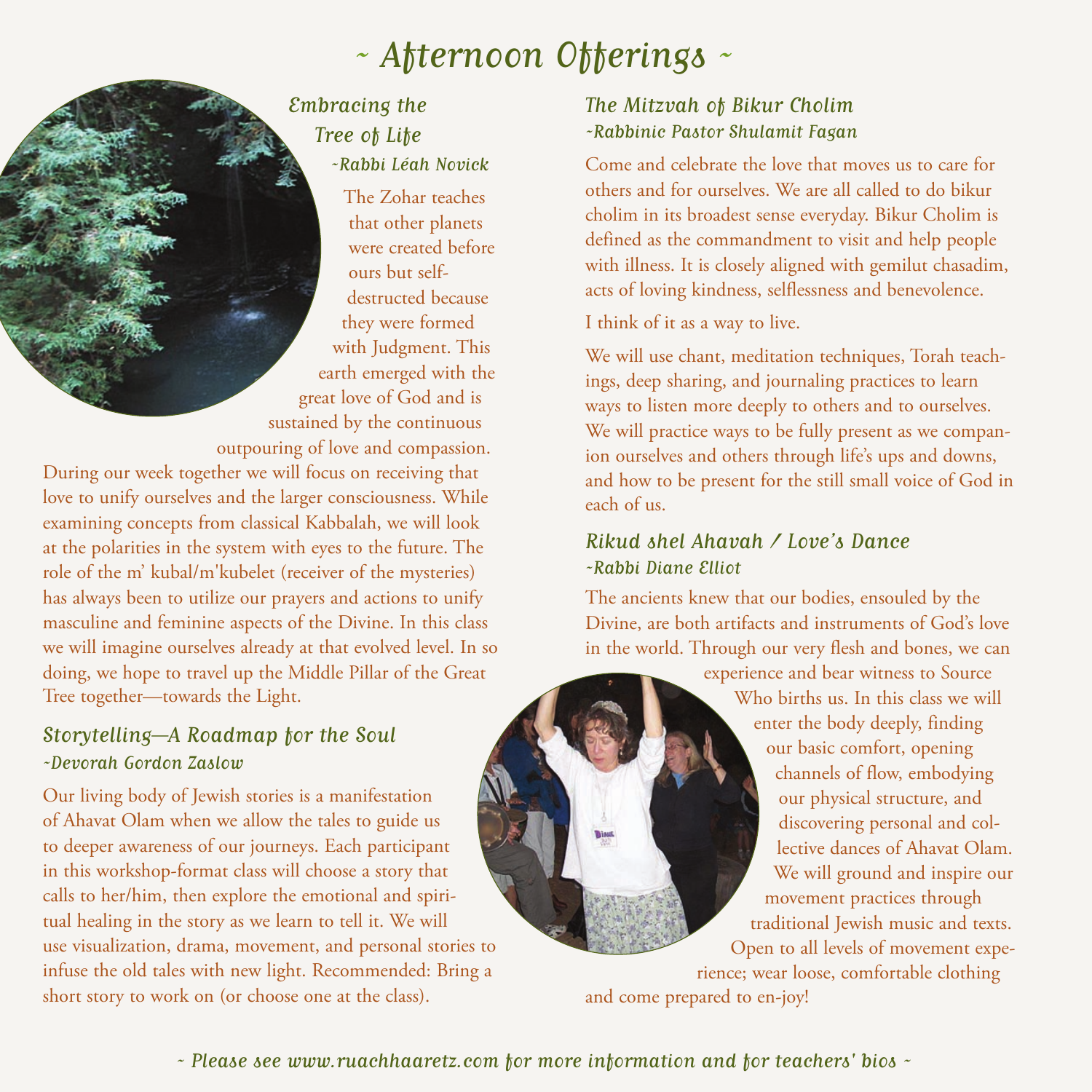## Registration

Please go to www.ruachhaaretz.com, and follow the link to our registration page, or call us at: 415-339-8677. Mail your deposit check (50% of program fees) to Ruach Ha'Aretz (address below), or pay by credit card online. All balances are due by May 15th. Early registration discount available when registering and paying in full by April 10th. Late fees apply if not paid in full by May 15th. Program fee includes all meals and full Ruach Ha'Aretz programming.

#### **Adult** – \$836

**Teen** (13-17) – \$700 **Teen Staff** (with approval) – \$415 **Child** (4-12) – \$550 **Child** (3 & under w/childcare) – \$360 Add'l child discount – (\$50)

#### **NOTE, this year, that lodging is not included in the**

**program fee.** Please make your lodging arrangements directly with Eagle Crest Resort, by calling 800.682.4786 or 541.923.2453. Special rates apply. Please indicate that you are coming to Ruach Ha'Aretz, and make your reservation no later than June 6th, when all unreserved rooms and condos in our reservation block will be returned to general inventory.

#### Location

Eagle Crest® is a full-service destination resort located just outside the city of Redmond on 1700 acres in the high desert of Central Oregon, nestled against the majestic Cascade Mountains. The resort includes: 3 Sports Centers, swimming pools, hot tubs, spray park, weight and aerobics rooms, basketball, raquetball and tennis courts and a full service spa; golf courses, an 18 hole putting golf course, and a lake. Bike rentals are available for an afternoon excursion, or to get around all week long. Take a look at the Eagle Crest website (www.eagle-crest.com) for a better sense of this amazing new location for Ruach Ha'Aretz!

The catering kitchen will be made kosher under the supervision of Rabbi Victor Gross, and will feature a variety of vegetarian and fish dishes with vegan options.

## Ruach Ha'Aretz

7077 Harvest Road, Boulder, CO 80301 415.339.8677 • info@ruachhaaretz.com www.ruachhaaretz.com

### Getting There

Participants traveling by air should fly into Redmond Municipal Airport (RDM). Eagle Crest Resort provides free shuttle service to and from the airport. For driving directions, find the map/location link under "Resort Info" at www.eagle-crest.com.

## Cancellation Policy

There will be a \$50 processing fee included in each registration. Full refund, less processing fee, if notice received by April 10. 50% refund, less processing fee, if notice received by May 15. No cancellations after May 15.

## Lodging Options

The Inn at Eagle Crest has a mix of standard rooms and spacious one-bedroom suites, with full amenities. In addition, the resort offers the finest in fully furnished two, three and four bedroom condo rentals. Full descriptions are available on their website. Ruach Ha'Aretz participants will be charged special, reduced rates as follows:

- King Room \$90/night
- Double Queen Room \$105/night
- 1 Bdrm Suite \$110/night
- 2 Bdrm Condo \$210/night
- 3 Bdrm Condo \$250/night
- 4 Bdrm Condo \$300/night

Families or groups of friends sharing the larger rooms at the Inn or condos will benefit from lower per person costs. If you are coming alone, and wish to split the cost of a double room, or share a condo with a group of other singles, Ruach Ha'Aretz will do our best to facilitate that.

# Shabbat Only Option

Weekend guests will be welcome from early Friday afternoon through Sunday. Program fees for the week- end include all meals, a magical and meditative Shabbat ending in a festive Havdalah and closing ritual on Sunday.  $\text{Adult} - $295$ Teen: – \$255 Child (4-12) – \$225 Child  $(3 \text{ and under}) - $115$ Add'l child discount – (\$20)

 $\sim$  Ruach Ha'Aretz is a Project of ALEPH: Alliance for Jewish Renewal  $\sim$  Design: Ellen Tobe graphics@4wdesign.com  $\sim$